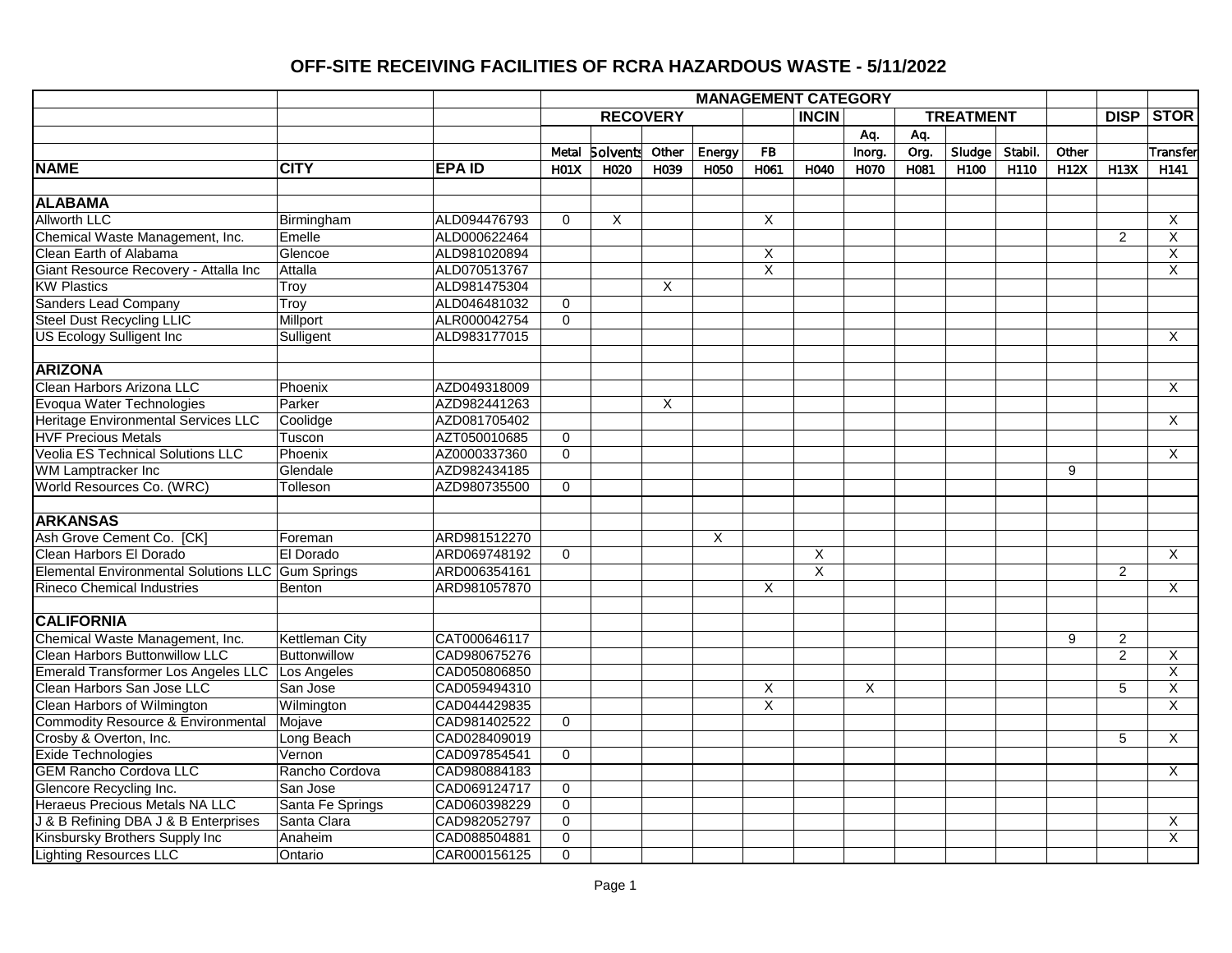|                                                    |                   |               |                         | <b>RECOVERY</b> |       |        |                         | <b>INCIN</b> |        |      | <b>TREATMENT</b> |         |              |                | <b>DISP STOR</b>        |
|----------------------------------------------------|-------------------|---------------|-------------------------|-----------------|-------|--------|-------------------------|--------------|--------|------|------------------|---------|--------------|----------------|-------------------------|
|                                                    |                   |               |                         |                 |       |        |                         |              | Aq.    | Aq.  |                  |         |              |                |                         |
|                                                    |                   |               | Metal                   | <b>Solvents</b> | Other | Energy | <b>FB</b>               |              | Inorg. | Org. | $S$ ludge        | Stabil. | Other        |                | Transfer                |
| <b>NAME</b>                                        | <b>CITY</b>       | <b>EPA ID</b> | H <sub>01</sub> X       | H020            | H039  | H050   | H061                    | H040         | H070   | H081 | H100             | H110    | H12X         | H13X           | H141                    |
| Pacific Resource Recovery Services Inc Los Angeles |                   | CAD008252405  |                         | X               |       |        | X                       |              |        |      |                  |         |              |                | X                       |
| Phibro-Tech Inc                                    | Santa Fe Springs  | CAD008488025  | 0                       |                 | X     |        |                         |              |        |      |                  |         | $\mathbf{1}$ |                | Χ                       |
| Quemetco                                           | City of Industry  | CAD066233966  | $\Omega$                |                 |       |        |                         |              |        |      |                  |         |              |                | $\overline{X}$          |
| Ramos Environmental Services Inc                   | West Sacramento   | CAD044003556  |                         |                 |       |        |                         |              |        |      |                  |         |              |                | $\overline{\mathsf{x}}$ |
| Rho-Chem LLC                                       | Inglewood         | CAD008364432  |                         | X               |       |        | X                       |              |        |      |                  |         |              |                | X                       |
| Safety-Kleen of California                         | <b>Newark</b>     | CAD980887418  |                         |                 | X     |        |                         |              |        |      |                  |         |              | 5              | X                       |
| <b>US Ecology Vernon Inc</b>                       | Vernon            | CAD097030993  |                         |                 |       |        |                         |              | X      |      |                  |         |              | 5              | X                       |
| <b>Veolia ES Technical Solutions</b>               | Azusa             | CAD008302903  |                         | X               | X     |        | X                       |              |        |      |                  |         |              |                | X                       |
| <b>Veolia ES Technical Solutions</b>               | Richmond          | CAT080014079  |                         |                 |       |        |                         |              |        |      |                  |         |              |                | $\overline{X}$          |
| World Oil Recycling                                | Compton           | CAT080013352  |                         |                 | X     |        | X                       |              |        |      | X                |         |              |                |                         |
| World Oil Terminals - Vernon                       | Los Angeles       | CAT080033681  |                         |                 |       |        |                         |              |        |      |                  |         |              |                | X                       |
| <b>COLORADO</b>                                    |                   |               |                         |                 |       |        |                         |              |        |      |                  |         |              |                |                         |
| Clean Harbors Deer Trail LLC                       | Deer Trail        | COD991300484  |                         |                 |       |        |                         |              |        |      |                  |         |              | $\overline{2}$ |                         |
| Veolia ES Technical Solutions                      | Henderson         | COD980591184  |                         | Χ               |       |        | Χ                       |              |        |      |                  |         |              |                | X                       |
| <b>CONNECTICUT</b>                                 |                   |               |                         |                 |       |        |                         |              |        |      |                  |         |              |                |                         |
| Clean Harbors of Connecticut                       | <b>Bristol</b>    | CTD000604488  |                         |                 |       |        |                         |              | X      |      |                  |         |              |                | X                       |
| Northeast Lamp Recycling Inc                       | East Windsor      | CT5000001495  | $\overline{\mathsf{x}}$ |                 |       |        |                         |              |        |      |                  |         |              |                |                         |
| <b>Tradebe Treatment and Recycling</b>             | Bridgeport        | CTD002593887  |                         |                 |       |        | X                       |              |        |      |                  |         |              | 5              | $\overline{X}$          |
| <b>Tradebe Treatment and Recycling</b>             | Meriden           | CTD021816889  |                         |                 |       |        | $\overline{\mathsf{x}}$ |              |        |      |                  |         |              | $\overline{5}$ | X                       |
| <b>DELAWARE</b>                                    |                   |               |                         |                 |       |        |                         |              |        |      |                  |         |              |                |                         |
| <b>Dupont Experimental Station</b>                 | Wilmington        | DED003930807  |                         |                 |       |        |                         | X            |        |      |                  |         |              |                | $\overline{\mathsf{x}}$ |
| <b>FLORIDA</b>                                     |                   |               |                         |                 |       |        |                         |              |        |      |                  |         |              |                |                         |
| AERC Recycling Solutions A Clean Earth W Melbourne |                   | FLD984262782  | $\Omega$                |                 |       |        |                         |              |        |      |                  |         |              |                | X                       |
| Clean Harbors Florida LLC                          | <b>Bartow</b>     | FLD980729610  |                         |                 |       |        | X                       |              |        |      |                  |         |              |                | X                       |
| Envirofocus Technologies LLC                       | Tampa             | FLD004092839  | $\Omega$                |                 |       |        |                         |              |        |      |                  |         |              |                |                         |
| Perma-Fix of Florida Inc                           | Gainesville       | FLD980711071  |                         |                 |       |        | $\overline{\mathsf{x}}$ |              |        |      |                  | X       |              |                | $\overline{\mathsf{x}}$ |
| Triumvirate Environmental Inc.                     | Orlando           | FLD980559728  |                         |                 |       |        | $\overline{X}$          |              |        |      |                  |         |              |                | X                       |
| US Ecology Tampa Inc                               | Tampa             | FLD981932494  |                         |                 |       |        |                         |              |        |      |                  | X       |              |                | X                       |
| Veolia ES Technical Solutions LLC [ExerTallahassee |                   | FL0000207449  | $\mathbf 0$             |                 |       |        |                         |              |        |      |                  |         |              |                | X                       |
|                                                    |                   |               |                         |                 |       |        |                         |              |        |      |                  |         |              |                |                         |
| <b>GEORGIA</b>                                     |                   |               |                         |                 |       |        |                         |              |        |      |                  |         |              |                |                         |
| <b>MKC</b> Enterprises Inc.                        | Doraville         | GAD000616367  |                         |                 |       |        |                         |              |        |      |                  |         |              |                | $\times$                |
| <b>IDAHO</b>                                       |                   |               |                         |                 |       |        |                         |              |        |      |                  |         |              |                |                         |
| P Kay Metal Lewiston LLC                           | Lewiston          | IDR000205476  | $\mathbf 0$             |                 |       |        |                         |              |        |      |                  |         |              |                |                         |
| US Ecology Idaho Inc                               | <b>Grand View</b> | IDD073114654  |                         |                 |       |        |                         |              |        |      |                  |         |              | $\overline{2}$ | X                       |
|                                                    |                   |               |                         |                 |       |        |                         |              |        |      |                  |         |              |                |                         |
| <b>ILLINOIS</b>                                    |                   |               |                         |                 |       |        |                         |              |        |      |                  |         |              |                |                         |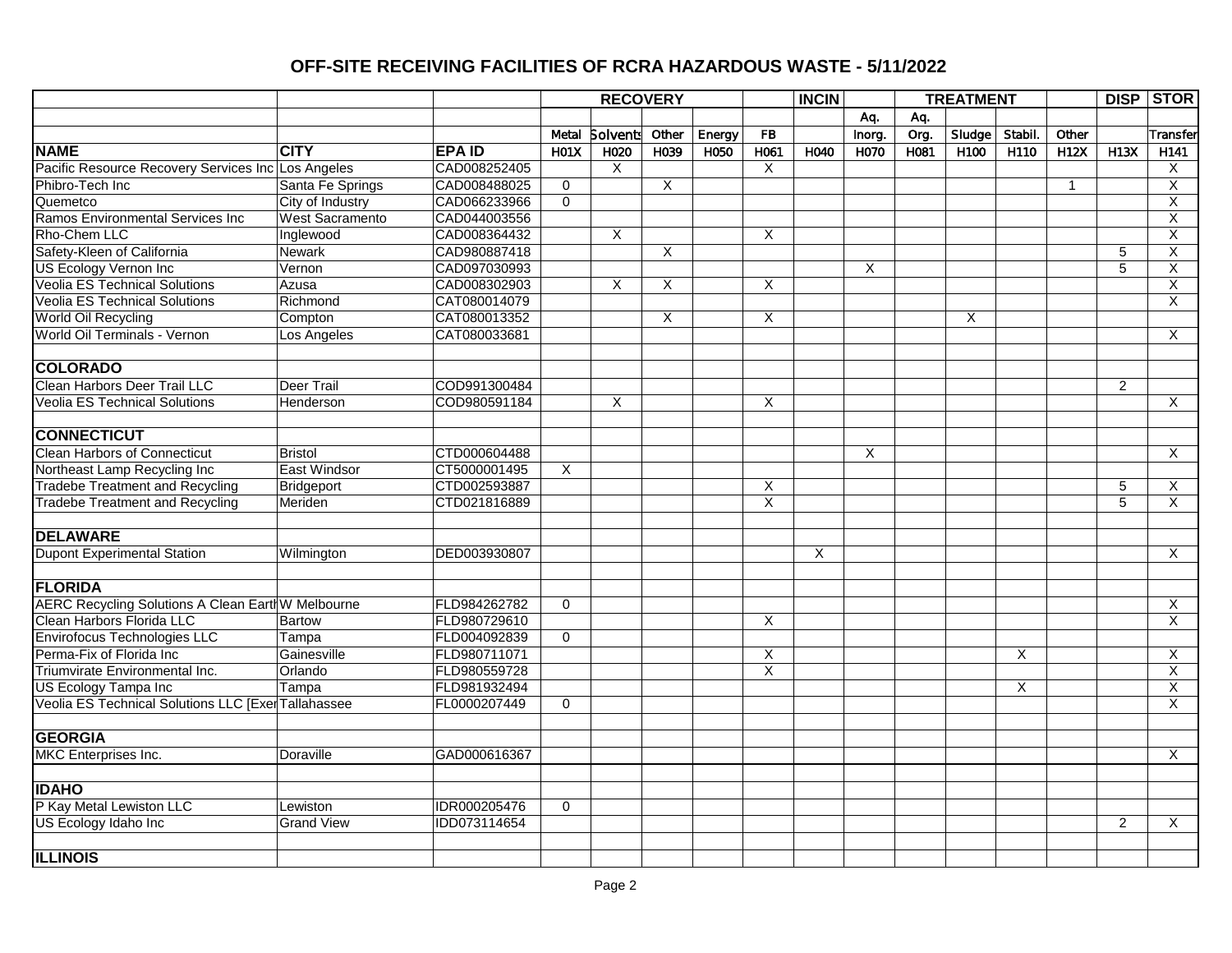|                                                     |                      |                     |                   |                 | <b>RECOVERY</b> |        |                | <b>INCIN</b>   |        |      | <b>TREATMENT</b> |         |              |                | <b>DISP STOR</b> |
|-----------------------------------------------------|----------------------|---------------------|-------------------|-----------------|-----------------|--------|----------------|----------------|--------|------|------------------|---------|--------------|----------------|------------------|
|                                                     |                      |                     |                   |                 |                 |        |                |                | Aq.    | Aq.  |                  |         |              |                |                  |
|                                                     |                      |                     | Metal             | <b>Solvents</b> | Other           | Energy | <b>FB</b>      |                | Inorg. | Org. | Sludge           | Stabil. | Other        |                | Transfer         |
| <b>NAME</b>                                         | <b>CITY</b>          | <b>EPAID</b>        | H <sub>01</sub> X | H020            | H039            | H050   | H061           | H040           | H070   | H081 | H100             | H110    | H12X         | H13X           | H141             |
| American Zinc Recycling Corp                        | Chicago              | ILD040891368        | $\mathbf 0$       |                 |                 |        |                |                |        |      |                  |         |              |                |                  |
| Beaver Oil Co., Inc.                                | <b>Hodgkins</b>      | ILD064418353        |                   |                 |                 |        | Χ              |                | Χ      |      |                  |         |              |                |                  |
| <b>CID Recycling &amp; Disposal</b>                 | <b>Calumet City</b>  | ILD010284248        |                   |                 |                 |        |                |                |        |      |                  |         |              | 5              |                  |
| <b>Clean Harbors RSC LLC</b>                        | Chicago              | ILD005450697        |                   | $\overline{X}$  |                 |        |                |                |        |      |                  |         |              |                | X                |
| Envirite of Illinois Inc                            | Harvey               | ILD000666206        | $\mathbf 0$       |                 |                 |        |                |                | X      |      |                  | X       |              | 5              | X                |
| Safety-Kleen Corp.                                  | <b>Dolton</b>        | ILD980613913        |                   | $\overline{X}$  |                 |        | X              |                |        |      |                  |         |              |                | X                |
| <b>Sims Recycling Solutions</b>                     | <b>Franklin Park</b> | ILD005087630        | $\Omega$          |                 |                 |        |                |                |        |      |                  |         |              |                |                  |
| Sipi Metals Corp.                                   | Chicago              | ILD005121439        | $\overline{0}$    |                 |                 |        |                |                |        |      |                  |         |              |                | X                |
| <b>Veolia ES Technical Solutions</b>                | Sauget               | ILD098642424        |                   |                 |                 |        |                | X              |        |      |                  |         |              |                | X                |
|                                                     |                      |                     |                   |                 |                 |        |                |                |        |      |                  |         |              |                |                  |
| <b>INDIANA</b>                                      |                      |                     |                   |                 |                 |        |                |                |        |      |                  |         |              |                |                  |
| Evonik Corporation Tippecanoe Laboratd Lafayette    |                      | <b>IND006050967</b> |                   |                 |                 |        |                | $\overline{X}$ |        |      |                  |         |              |                |                  |
| <b>Exide Technologies</b>                           | Muncie               | <b>IND000717959</b> | $\mathbf 0$       |                 |                 |        |                |                |        |      |                  |         |              |                |                  |
| Heritage Environmental Services, Inc.               | Indianapolis         | IND093219012        | $\mathbf 0$       |                 |                 |        | X              |                | X      |      |                  | X       | 9            |                | X                |
| Heritage Environmental Services, Inc.               | Roachdale            | IND980503890        |                   |                 |                 |        |                |                |        |      |                  |         |              | $\overline{2}$ |                  |
| Lehigh Cement Co <sup>[CK]</sup>                    | Logansport           | <b>IND005081542</b> |                   |                 |                 | X      |                |                |        |      |                  |         |              |                |                  |
| Lighting Resources                                  | Greenwood            | IN0000351387        | $\overline{0}$    |                 |                 |        |                |                |        |      |                  |         |              |                | $\times$         |
| Lone Star Greencastle WDF                           | Greencastle          | IND006419212        |                   |                 |                 | X      |                |                |        |      |                  |         |              |                |                  |
| <b>Mason Corporation</b>                            | Schererville         | IND005460209        | $\overline{0}$    |                 |                 |        |                |                |        |      |                  |         |              |                |                  |
| Micronutrients USA LLC                              | Indianapolis         | INR000000463        | $\Omega$          |                 |                 |        |                |                |        |      |                  |         |              |                |                  |
| Parts Cleaning Technologies LLC                     | Indianapolis         | IND085616837        |                   | $\overline{X}$  |                 |        |                |                |        |      |                  |         |              |                | X                |
| <b>PVS Steel Services Inc.</b>                      | <b>Burns Harbor</b>  | IND984897231        | $\mathbf 0$       |                 |                 |        |                |                |        |      |                  |         |              |                |                  |
| <b>PVS Steel Services Inc</b>                       | Portage              | INR000011817        | $\mathbf 0$       |                 |                 |        |                |                |        |      |                  |         |              |                |                  |
| Quemetco Inc.                                       | Indianapolis         | IND000199653        | $\Omega$          |                 |                 |        |                |                |        |      |                  |         |              |                |                  |
| Reclaimed Energy Div of Superior Oil CoConnersville |                      | <b>IND000780403</b> |                   | $\overline{X}$  |                 |        | $\overline{X}$ |                |        |      |                  |         |              |                | X                |
| Stericycle Inc                                      | Indianapolis         | <b>INR000110197</b> |                   |                 |                 |        |                |                |        |      |                  |         |              |                | $\overline{X}$   |
| <b>Tradebe Treatment &amp; Recycling LLC</b>        | <b>East Chicago</b>  | IND000646943        |                   | X               |                 |        | X              |                |        |      |                  |         |              |                | X                |
|                                                     |                      |                     |                   |                 |                 |        |                |                |        |      |                  |         |              |                |                  |
| <b>KANSAS</b>                                       |                      |                     |                   |                 |                 |        |                |                |        |      |                  |         |              |                |                  |
| Ash Grove Cement Co [CK]                            | Chanute              | KSD031203318        |                   |                 |                 | X      |                | X              |        |      |                  |         |              |                |                  |
| <b>Clean Harbors of Wichita</b>                     | Wichita              | KSD007246846        |                   |                 |                 |        |                |                |        |      |                  |         |              |                | X                |
| <b>Systech Environmental Corporation</b>            | Fredonia             | KSD980633259        |                   |                 |                 |        | X              |                |        |      |                  |         |              |                | $\overline{X}$   |
| <b>Univar Solutions USA Inc.</b>                    | <b>Kansas City</b>   | KSD057889313        |                   |                 |                 |        |                |                |        |      |                  |         |              |                | X                |
|                                                     |                      |                     |                   |                 |                 |        |                |                |        |      |                  |         |              |                |                  |
| <b>KENTUCKY</b>                                     |                      |                     |                   |                 |                 |        |                |                |        |      |                  |         |              |                |                  |
| <b>AES Environmental LLC</b>                        | <b>Calvert City</b>  | KYD985073196        |                   |                 |                 |        |                |                |        |      |                  | X       | $\mathbf{1}$ |                | X                |
| <b>Calgon Carbon Corporation</b>                    | Catlettsburg         | KYD005009923        |                   |                 | X               |        |                |                |        |      |                  |         |              |                |                  |
| Safety-Kleen Corp.                                  | Lexington            | KYD981027469        |                   |                 |                 |        |                |                |        |      |                  |         |              |                | X                |
| Safety-Kleen Corp.                                  | Smithfield           | KYD053348108        |                   |                 |                 |        | X              |                |        |      |                  |         |              |                | X                |
|                                                     |                      |                     |                   |                 |                 |        |                |                |        |      |                  |         |              |                |                  |
| <b>LOUISIANA</b>                                    |                      |                     |                   |                 |                 |        |                |                |        |      |                  |         |              |                |                  |
| <b>Catalyst Recovery</b>                            | Lafavette            | LAD980622161        |                   |                 | X               |        |                |                |        |      |                  |         |              |                |                  |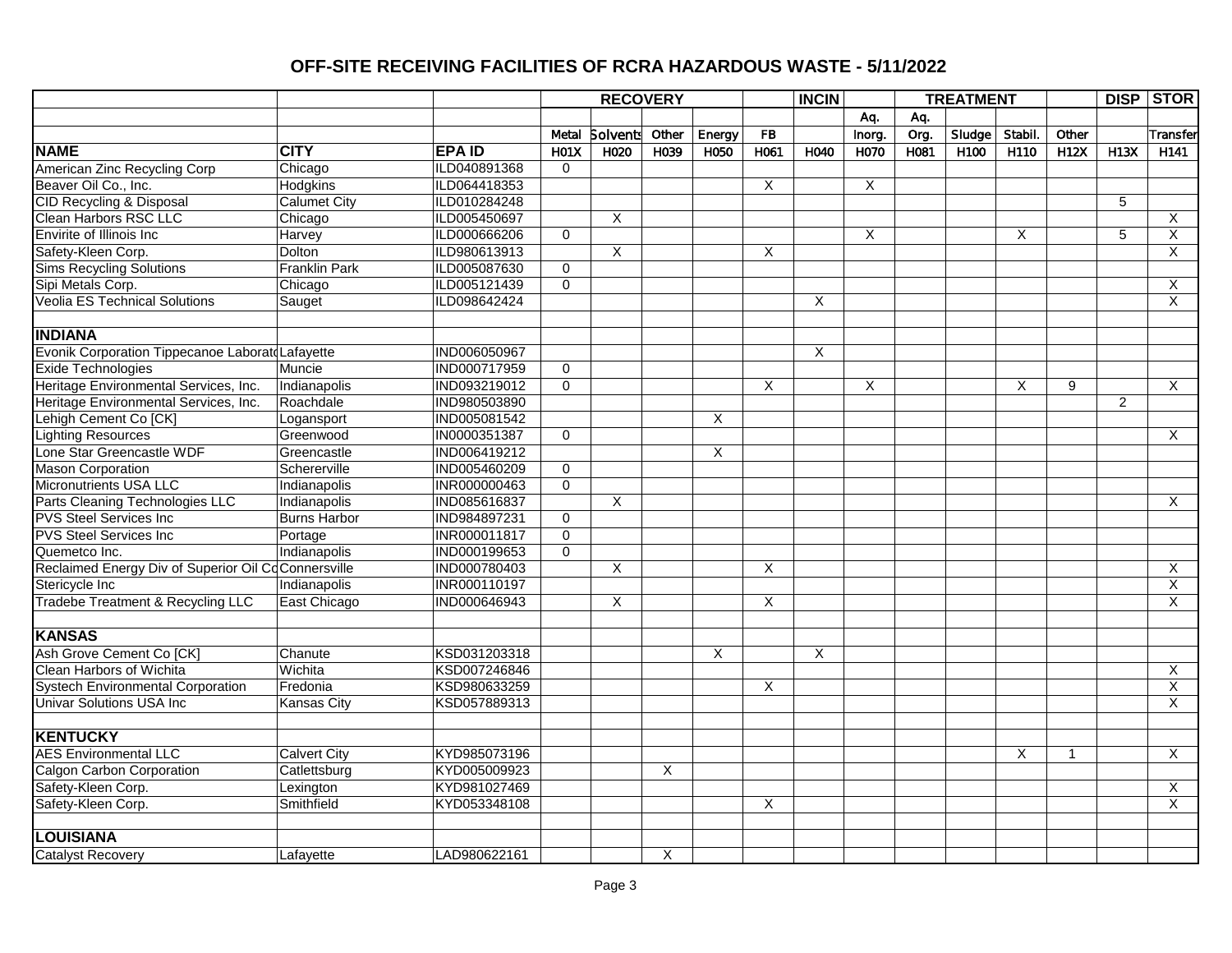|                                               |                    |              |              | <b>RECOVERY</b>         |                |        |                         | <b>INCIN</b> |                         |      | <b>TREATMENT</b> |        |          |                | <b>DISP STOR</b>        |
|-----------------------------------------------|--------------------|--------------|--------------|-------------------------|----------------|--------|-------------------------|--------------|-------------------------|------|------------------|--------|----------|----------------|-------------------------|
|                                               |                    |              |              |                         |                |        |                         |              | Aq.                     | Aq.  |                  |        |          |                |                         |
|                                               |                    |              | Metal        | <b>Solvents</b>         | Other          | Energy | FB                      |              | Inorg.                  | Org. | Sludge           | Stabil | Other    |                | Transfer                |
| <b>NAME</b>                                   | <b>CITY</b>        | <b>EPAID</b> | <b>H01X</b>  | H020                    | H039           | H050   | H061                    | H040         | H070                    | H081 | H100             | H110   | H12X     | H13X           | H <sub>141</sub>        |
| <b>Chemical Waste Management</b>              | Sulphur            | LAD000777201 |              |                         |                |        |                         |              |                         |      |                  |        |          | $\overline{2}$ | X                       |
| Clean Harbors Baton Rouge LLC                 | <b>Baton Rouge</b> | LAD010395127 |              |                         |                |        |                         |              | Χ                       |      |                  |        |          |                | X                       |
| <b>Clean Harbors of Colfax LLC</b>            | Colfax             | LAD981055791 |              |                         |                |        |                         | $\mathbf{1}$ |                         |      |                  |        | 9        |                |                         |
| <b>Cornerstone Chemical Company</b>           | Waggaman           | LAD008175390 |              |                         |                |        |                         |              |                         |      |                  |        |          | $\overline{4}$ |                         |
| <b>Eco Services Operations LLC</b>            | <b>Baton Rouge</b> | LAD008161234 |              |                         |                | X      |                         |              |                         |      |                  |        |          |                |                         |
| LEI Inc                                       | Hammond            | LA0000365668 | $\Omega$     |                         |                |        |                         |              |                         |      |                  |        |          |                | X                       |
| <b>UOP LLC</b>                                | Shreveport         | LAD057109449 | $\mathbf 0$  |                         |                |        |                         |              |                         |      |                  |        |          |                |                         |
|                                               |                    |              |              |                         |                |        |                         |              |                         |      |                  |        |          |                |                         |
| <b>MAINE</b>                                  |                    |              |              |                         |                |        |                         |              |                         |      |                  |        |          |                |                         |
| <b>NRC Environmental of Maine Inc</b>         | S. Portland        | MED019051069 |              |                         |                |        |                         |              |                         |      | X                |        |          |                | X                       |
|                                               |                    |              |              |                         |                |        |                         |              |                         |      |                  |        |          |                |                         |
| <b>MARYLAND</b>                               |                    |              |              |                         |                |        |                         |              |                         |      |                  |        |          |                |                         |
| <b>ACM Technologies</b>                       | <b>Forest Hill</b> | MDR000518423 |              |                         | $\overline{X}$ |        |                         |              |                         |      |                  |        |          |                |                         |
| <b>Clean Harbors of Baltimore</b>             | <b>Baltimore</b>   | MDD980555189 |              |                         |                |        | X                       |              | X                       |      |                  | X      | 9        |                | $\times$                |
|                                               |                    |              |              |                         |                |        |                         |              |                         |      |                  |        |          |                |                         |
| <b>MASSACHUSETTS</b>                          |                    |              |              |                         |                |        |                         |              |                         |      |                  |        |          |                |                         |
| <b>Clean Harbors of Braintree</b>             | <b>Braintree</b>   | MAD053452637 |              |                         |                |        | X                       |              |                         |      |                  | Χ      |          |                | X                       |
| <b>Complete Recycling Solutions</b>           | <b>Fall River</b>  | MAD980915755 | $\mathbf 0$  |                         |                |        |                         |              |                         |      |                  |        |          |                |                         |
| <b>Tradebe Treatment and Recycling</b>        | Stoughton          | MAD062179890 |              |                         |                |        |                         |              |                         |      |                  |        |          | 5              | X                       |
| <b>Tradebe Treatment and Recycling</b>        | Northborough       | MAD052924495 |              |                         |                |        | X                       |              |                         |      |                  |        |          |                | $\overline{\mathsf{x}}$ |
| Triumvirate Environmental Merrimac Inc Lowell |                    | MAD047075734 |              |                         |                |        |                         |              |                         |      |                  |        |          |                | X                       |
| Winfield Alloy Inc                            | Lawrence           | MAD000650051 | $\mathbf 0$  |                         |                |        |                         |              |                         |      |                  |        |          |                |                         |
|                                               |                    |              |              |                         |                |        |                         |              |                         |      |                  |        |          |                |                         |
| <b>MICHIGAN</b>                               |                    |              |              |                         |                |        |                         |              |                         |      |                  |        |          |                |                         |
| Dow Chemical Co.                              | Midland            | MID000724724 |              |                         |                |        |                         | X            |                         |      |                  |        |          |                |                         |
| Drug & Laboratory Disposal Inc.               | Plainwell          | MID092947928 |              |                         |                |        |                         |              |                         |      |                  |        |          |                | X                       |
| Environmental Geo-Technologies LLC            | Romulus            | MIR000016055 |              |                         |                |        |                         |              |                         |      |                  |        |          | 4              | X                       |
| <b>Gage Products</b>                          | Ferndale           | MID005338801 |              | X                       |                |        |                         |              |                         |      |                  |        |          |                | $\overline{\mathsf{x}}$ |
| <b>Michigan Disposal</b>                      | Belleville         | MID000724831 |              |                         |                |        |                         |              | X                       |      | X                | X      | 0.1      |                | X                       |
| Petro-Chem Processing Group                   | Detroit            | MID980615298 |              |                         |                |        | X                       |              |                         |      |                  |        |          |                | X                       |
| <b>US Ecology</b>                             | Detroit            | MID980991566 |              |                         |                |        |                         |              | X                       |      |                  | Χ      |          | 5              | X                       |
| US Ecology Michigan Inc                       | Detroit            | MID074259565 |              |                         |                |        |                         |              | $\overline{\mathsf{x}}$ |      |                  |        |          | 5              | $\overline{\mathsf{x}}$ |
| US Ecology Romulus Inc                        | Romulus            | MID060975844 |              | $\overline{\mathsf{x}}$ |                |        | $\overline{\mathsf{X}}$ |              |                         |      |                  |        |          | 5              | X                       |
| <b>USA Lamp &amp; Ballast Recycling</b>       | Mason              | MIR000016402 | $\mathbf{1}$ |                         |                |        |                         |              |                         |      |                  |        |          |                |                         |
| Wayne Disposal, Inc.                          | <b>Belleville</b>  | MID048090633 |              |                         |                |        |                         |              |                         |      |                  |        |          | $\overline{2}$ |                         |
|                                               |                    |              |              |                         |                |        |                         |              |                         |      |                  |        |          |                |                         |
| <b>MINNESOTA</b>                              |                    |              |              |                         |                |        |                         |              |                         |      |                  |        |          |                |                         |
| 3M Company                                    | Cottage Grove      | MND006172969 |              |                         |                |        |                         | X            |                         |      |                  |        |          |                | X                       |
| Enviro-Chem Inc.                              | Rogers             | MND980996805 | $\mathbf 0$  |                         |                |        |                         |              |                         |      |                  |        |          |                |                         |
| Evoqua Water Technologies LLC                 | Roseville          | MND981098478 | $\mathbf 0$  |                         |                |        |                         |              | X                       |      | X                |        | $\Omega$ |                | X                       |
| <b>Gopher Resource LLC</b>                    | Eagan              | MND006148092 | $\mathbf 0$  |                         |                |        |                         |              |                         |      |                  |        |          |                |                         |
|                                               |                    |              |              |                         |                |        |                         |              |                         |      |                  |        |          |                |                         |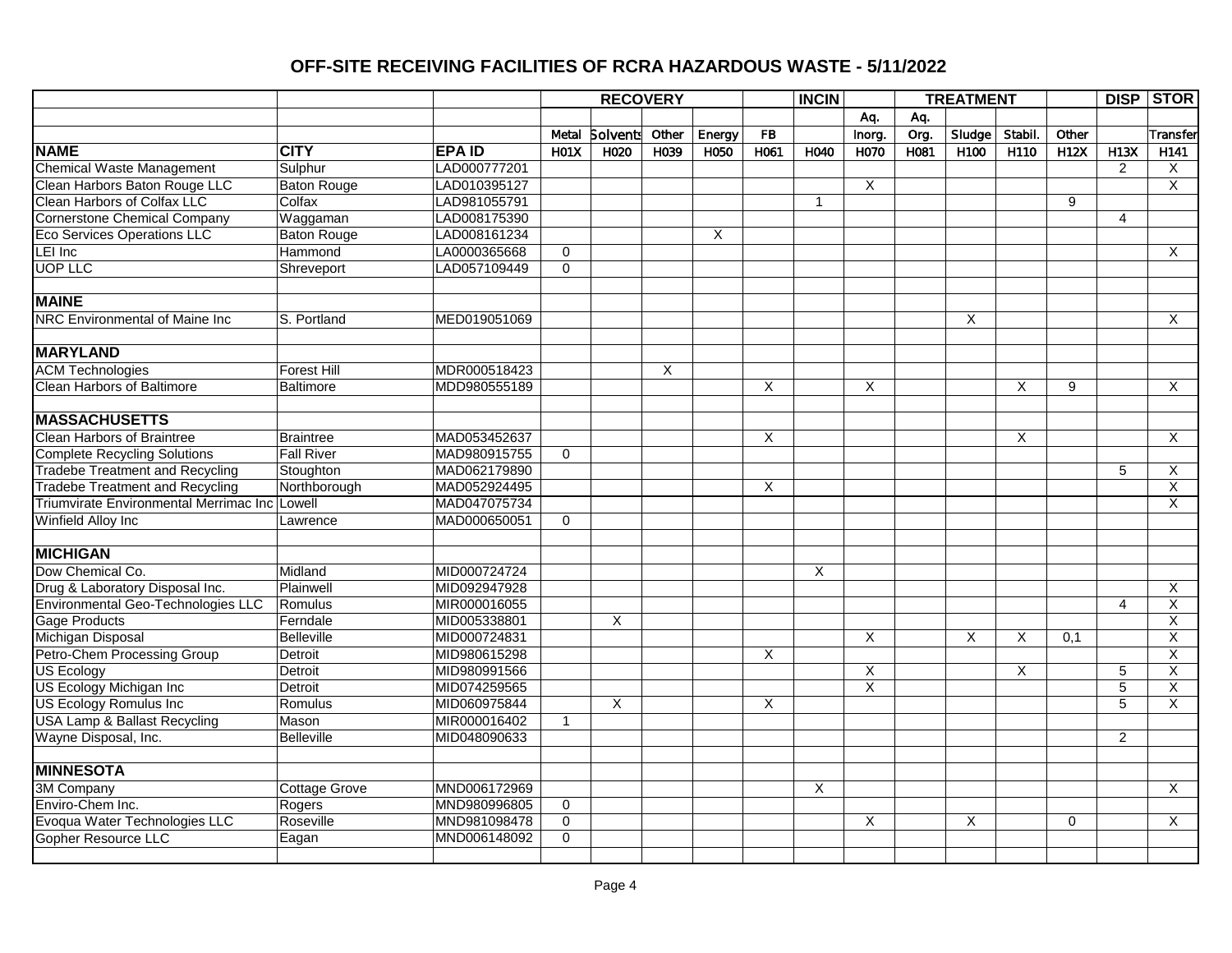|                                                     |                     |              |             | <b>RECOVERY</b>  |                         |        |                         | <b>INCIN</b>            |        |      | <b>TREATMENT</b> |         |              |                | <b>DISP STOR</b>        |
|-----------------------------------------------------|---------------------|--------------|-------------|------------------|-------------------------|--------|-------------------------|-------------------------|--------|------|------------------|---------|--------------|----------------|-------------------------|
|                                                     |                     |              |             |                  |                         |        |                         |                         | Aq.    | Aq.  |                  |         |              |                |                         |
|                                                     |                     |              | Metal       | <b>Solvents</b>  | Other                   | Energy | <b>FB</b>               |                         | Inorg. | Org. | Sludge           | Stabil. | Other        |                | Transfer                |
| <b>NAME</b>                                         | <b>CITY</b>         | <b>EPAID</b> | <b>H01X</b> | H <sub>020</sub> | H039                    | H050   | H061                    | H040                    | H070   | H081 | H100             | H110    | <b>H12X</b>  | <b>H13X</b>    | H <sub>141</sub>        |
| <b>MISSISSIPPI</b>                                  |                     |              |             |                  |                         |        |                         |                         |        |      |                  |         |              |                |                         |
| Holcim (US) Inc/Geocycle LLC [CK]                   | Artesia             | MSD077655876 |             |                  |                         |        | Χ                       |                         |        |      |                  |         |              |                |                         |
|                                                     |                     |              |             |                  |                         |        |                         |                         |        |      |                  |         |              |                |                         |
| <b>MISSOURI</b>                                     |                     |              |             |                  |                         |        |                         |                         |        |      |                  |         |              |                |                         |
| <b>Buick Resource Recycling Facility LLC [EBoss</b> |                     | MOD059200089 | $\Omega$    |                  |                         |        |                         |                         |        |      |                  |         |              |                |                         |
| Dyno Nobel Inc.                                     | Carthage            | MOD029719200 |             |                  | X                       |        |                         |                         |        |      |                  |         |              |                |                         |
| EBV Explosives Environmental Co                     | Joplin              | MOD985798164 |             |                  |                         |        |                         | X                       |        |      |                  |         |              |                |                         |
| <b>Forest City Facility LLC</b>                     | <b>Forest City</b>  | MOD030712822 | $\mathbf 0$ |                  |                         |        |                         |                         |        |      |                  |         |              |                |                         |
| Green America Recycling LLC [CK]                    | Hannibal            | MOD054018288 |             |                  |                         | X      |                         |                         |        |      |                  |         |              |                |                         |
| Hazmat Inc                                          | <b>Kansas City</b>  | MOD981123391 |             |                  |                         |        |                         |                         |        |      |                  |         |              |                | X                       |
| Heritage Environmental Services, Inc.               | Kansas City         | MOD981505555 |             |                  |                         |        | X                       |                         | X      |      | X                |         | $\mathbf{1}$ |                | X                       |
| Lone Star Industries Inc. [CK]                      | Cape Girardeau      | MOD981127319 |             |                  |                         | X      |                         |                         |        |      |                  |         |              |                |                         |
| Safety-Kleen Systems Inc                            | <b>St Charles</b>   | MOD095486312 |             |                  |                         |        |                         |                         |        |      |                  |         |              |                | X                       |
| Safety-Kleen Systems Inc                            | Independence        | MOD980973564 |             |                  |                         |        |                         |                         |        |      |                  |         |              |                | $\overline{\mathsf{x}}$ |
| Solvent Recovery Corp                               | <b>Kansas City</b>  | MOD000610766 |             |                  |                         |        | X                       |                         |        |      |                  |         |              |                | X                       |
| <b>Tri Rinse Inc</b>                                | St Louis            | MOR000505958 |             |                  | X                       |        |                         |                         |        |      |                  |         |              |                |                         |
| <b>Waste Express Inc</b>                            | <b>Kansas City</b>  | MOD981123391 |             |                  |                         |        |                         |                         |        |      |                  |         |              |                | X                       |
|                                                     |                     |              |             |                  |                         |        |                         |                         |        |      |                  |         |              |                |                         |
| <b>NEBRASKA</b>                                     |                     |              |             |                  |                         |        |                         |                         |        |      |                  |         |              |                |                         |
| <b>Clean Harbors</b>                                | Kimball             | NED981723513 |             |                  | $\overline{\mathsf{x}}$ |        |                         | $\overline{\mathsf{x}}$ |        |      |                  |         |              |                | X                       |
| Safety-Kleen Systems Inc                            | Omaha               | NED981495724 |             |                  |                         |        |                         |                         |        |      |                  |         |              |                | X                       |
| Safety-Kleen Systems Inc                            | <b>Grand Island</b> | NED053316535 |             |                  |                         |        |                         |                         |        |      |                  |         |              |                | X                       |
|                                                     |                     |              |             |                  |                         |        |                         |                         |        |      |                  |         |              |                |                         |
| <b>NEVADA</b>                                       |                     |              |             |                  |                         |        |                         |                         |        |      |                  |         |              |                |                         |
| 21st Century Env Mgmt of Nevada LLC Fernley         |                     | NVD980895338 | $\Omega$    |                  |                         |        |                         |                         | X      |      | $\overline{X}$   |         | $\mathbf{1}$ |                | X                       |
| <b>US DOE NNSA/NFO</b>                              | Mercury             | NV3890090001 |             |                  |                         |        |                         |                         |        |      |                  |         |              | $\overline{2}$ |                         |
| US Ecology Nevada Inc                               | Beatty              | NVT330010000 |             |                  | $\times$                |        |                         |                         |        |      |                  |         | $\mathbf{1}$ | 1, 2           | Χ                       |
|                                                     |                     |              |             |                  |                         |        |                         |                         |        |      |                  |         |              |                |                         |
| <b>NEW HAMPSHIRE</b>                                |                     |              |             |                  |                         |        |                         |                         |        |      |                  |         |              |                |                         |
| <b>Colt Refining Inc</b>                            | Merrimack           | NH510177926  | $\mathbf 0$ |                  |                         |        |                         |                         |        |      |                  |         |              |                |                         |
|                                                     |                     |              |             |                  |                         |        |                         |                         |        |      |                  |         |              |                |                         |
| <b>NEW JERSEY</b>                                   |                     |              |             |                  |                         |        |                         |                         |        |      |                  |         |              |                |                         |
| Clean Earth of North Jersey                         | S. Kearny           | NJD991291105 |             |                  |                         |        | X                       |                         |        |      |                  | Χ       |              | $\overline{2}$ | Χ                       |
| Cycle Chem Inc.                                     | Elizabeth           | NJD002200046 |             |                  |                         |        | $\overline{\mathsf{X}}$ |                         |        |      |                  | X       |              |                | $\overline{X}$          |
| Safety-Kleen Systems                                | Linden              | NJD002182897 |             | X                |                         |        | $\overline{\mathsf{x}}$ |                         |        |      |                  |         |              |                | X                       |
| Safety-Kleen Systems                                | Southampton         | NJD000768101 |             |                  |                         |        |                         |                         |        |      |                  |         |              |                | $\overline{\mathsf{x}}$ |
| <b>Veolia ES Technical Solutions</b>                | Flanders            | NJD980536593 |             |                  |                         |        |                         |                         |        |      |                  |         |              |                | X                       |
| <b>Veolia ES Technical Solutions</b>                | Middlesex           | NJD002454544 |             | X                |                         |        | X                       |                         |        |      |                  |         | $\mathbf{1}$ |                | X                       |
|                                                     |                     |              |             |                  |                         |        |                         |                         |        |      |                  |         |              |                |                         |
| <b>NEW MEXICO</b>                                   |                     |              |             |                  |                         |        |                         |                         |        |      |                  |         |              |                |                         |
| <b>Advanced Chemical Treatment Inc</b>              | Albuquerque         | NMD002208627 |             |                  |                         |        |                         |                         |        |      |                  |         |              |                | X                       |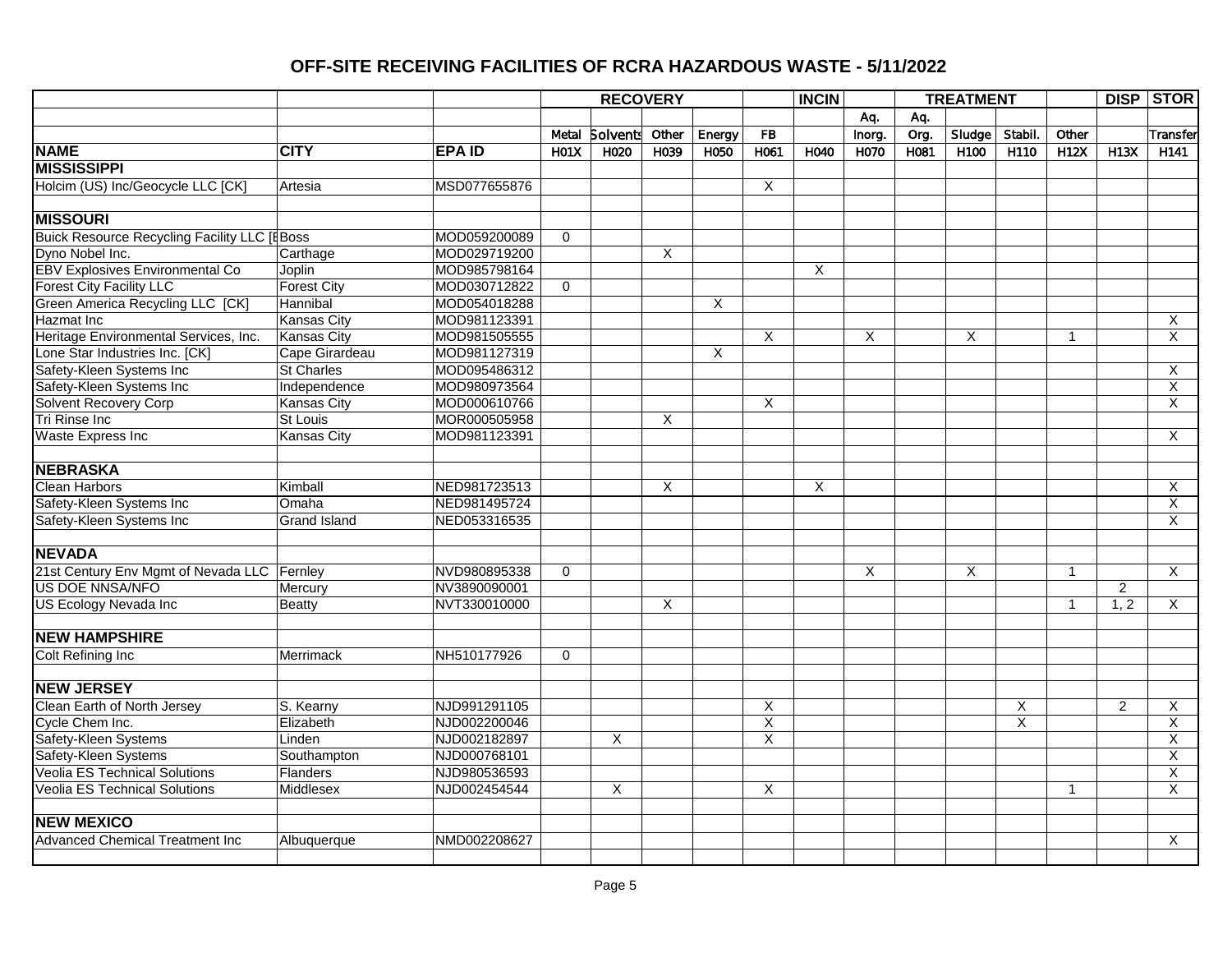|                                                        |                      |              |                  | <b>RECOVERY</b>         |                         |        |                         | <b>INCIN</b> |                         |      | <b>TREATMENT</b> |         |              |                | <b>DISP STOR</b>        |
|--------------------------------------------------------|----------------------|--------------|------------------|-------------------------|-------------------------|--------|-------------------------|--------------|-------------------------|------|------------------|---------|--------------|----------------|-------------------------|
|                                                        |                      |              |                  |                         |                         |        |                         |              | Aq.                     | Aq.  |                  |         |              |                |                         |
|                                                        |                      |              | Metal            | <b>Solvents</b>         | Other                   | Energy | FB                      |              | Inorg.                  | Org. | Sludge           | Stabil. | Other        |                | Transfer                |
| <b>NAME</b>                                            | <b>CITY</b>          | <b>EPAID</b> | H <sub>01X</sub> | H020                    | H039                    | H050   | H <sub>061</sub>        | H040         | H070                    | H081 | H <sub>100</sub> | H110    | <b>H12X</b>  | <b>H13X</b>    | H <sub>141</sub>        |
| <b>NEW YORK</b>                                        |                      |              |                  |                         |                         |        |                         |              |                         |      |                  |         |              |                |                         |
| <b>CWM Chemical Services LLC</b>                       | <b>Model City</b>    | NYD049836679 |                  |                         |                         |        |                         |              |                         |      |                  |         |              | 2,5            | X                       |
| Eastman Kodak Co                                       | Rochester            | NYD980592497 |                  | X                       |                         |        |                         |              |                         |      |                  |         |              |                |                         |
| Norlite LLC                                            | Cohoes               | NYD080469935 |                  |                         |                         | X      |                         | X            |                         |      |                  |         |              |                |                         |
| Revere Smelting & Refining Corp.                       | Middletown           | NYD030485288 | $\mathbf 0$      |                         |                         |        |                         |              |                         |      |                  |         |              |                |                         |
| Solvents and Petroleum Service Inc.                    | Syracuse             | NYD013277454 |                  |                         |                         |        |                         |              |                         |      |                  |         |              |                | Χ                       |
| <b>Triumvirate Environmental NYC LLC</b>               | Astoria              | NYD077444263 |                  |                         |                         |        |                         |              |                         |      |                  |         |              |                | $\overline{\mathsf{x}}$ |
| <b>Tulip Richardson Manufacturing</b>                  | Niagara Falls        | NYD002113736 |                  |                         | X                       |        |                         |              |                         |      |                  |         |              |                |                         |
| <b>Univar Solutions USA Inc.</b>                       | Binghamton           | NYD049253719 |                  |                         |                         |        |                         |              |                         |      |                  |         |              |                | X                       |
|                                                        |                      |              |                  |                         |                         |        |                         |              |                         |      |                  |         |              |                |                         |
| <b>NORTH CAROLINA</b>                                  |                      |              |                  |                         |                         |        |                         |              |                         |      |                  |         |              |                |                         |
| <b>AERC Acquisition Corp DBA Dart a Clea Charlotte</b> |                      | NCD121700777 |                  |                         |                         |        |                         |              |                         |      |                  |         |              | 5              | X                       |
| Clean Harbors Reidsville LLC                           | Reidsville           | NCD000648451 |                  |                         |                         |        |                         |              |                         |      |                  |         |              |                | $\overline{X}$          |
| Ecoflo, Inc.                                           | Greensboro           | NCD980842132 |                  |                         |                         |        | X                       |              |                         |      |                  |         | $\mathbf{1}$ |                | X                       |
| Metallix Refining Inc                                  | Greenville           | NCD095119210 | $\mathbf 0$      |                         |                         |        |                         |              |                         |      |                  |         |              |                |                         |
| Safety-Kleen Corp.                                     | Raleigh              | NCD000776740 |                  |                         |                         |        |                         |              |                         |      |                  |         |              |                | X                       |
| Safety-Kleen Corp.                                     | Archdale             | NCD077840148 |                  |                         |                         |        |                         |              |                         |      |                  |         |              |                | X                       |
| Safety-Kleen Corp.                                     | Charlotte            | NCD079060059 |                  |                         |                         |        |                         |              |                         |      |                  |         |              |                | X                       |
| Safety-Kleen Corp.                                     | <b>St Pauls</b>      | NCD980846935 |                  |                         |                         |        |                         |              |                         |      |                  |         |              |                | X                       |
| <b>Univar Solutions USA Inc.</b>                       | Charlotte            | NCD061263315 |                  |                         |                         |        |                         |              |                         |      |                  |         |              |                | $\overline{\mathsf{X}}$ |
| <b>Veolia ES Technical Solutions LLC</b>               | Creedmor             | NCD986166338 |                  |                         |                         |        |                         |              |                         |      |                  |         |              |                | $\overline{\mathsf{x}}$ |
|                                                        |                      |              |                  |                         |                         |        |                         |              |                         |      |                  |         |              |                |                         |
| <b>NORTH DAKOTA</b>                                    |                      |              |                  |                         |                         |        |                         |              |                         |      |                  |         |              |                |                         |
| Sabin Metal West Corp                                  | Williston            | NDR000003111 | $\Omega$         |                         |                         |        |                         |              |                         |      |                  |         |              |                |                         |
| <b>Waste Recovery Services</b>                         | <b>Belfield</b>      | NDD982591794 |                  |                         |                         |        | $\overline{\mathsf{x}}$ |              |                         |      |                  |         |              |                | $\overline{X}$          |
|                                                        |                      |              |                  |                         |                         |        |                         |              |                         |      |                  |         |              |                |                         |
| OHIO                                                   |                      |              |                  |                         |                         |        |                         |              |                         |      |                  |         |              |                |                         |
| Agmet LLC                                              | Oakwood Village      | OHD986976348 |                  |                         | X                       |        |                         |              |                         |      |                  |         |              |                |                         |
| <b>Agmet LLC</b>                                       | <b>Maple Heights</b> | OHR000161299 |                  |                         | $\overline{\mathsf{X}}$ |        |                         |              |                         |      |                  |         |              |                |                         |
| AMG Vanadium                                           | Cambridge            | OHD042319244 | $\mathbf 0$      |                         |                         |        |                         |              |                         |      |                  |         |              |                |                         |
| <b>BP Husky Refining LLC</b>                           | Oregon               | OHD005057542 |                  | X                       |                         |        |                         |              |                         |      |                  |         |              |                |                         |
| <b>Chemical Solvents</b>                               | Cleveland            | OHD980897656 |                  | $\overline{\mathsf{x}}$ |                         |        | X                       |              |                         |      |                  |         |              |                | X                       |
| Chemtron Corp.                                         | Avon                 | OHD066060609 | $\mathbf 0$      |                         |                         |        | X                       |              |                         |      |                  |         | 9            |                | $\overline{\mathsf{x}}$ |
| Clean Harbors Environmental Svcs [ExelCleveland        |                      | OHD000724153 |                  |                         |                         |        |                         |              | X                       |      |                  |         |              |                | X                       |
| Clean Harbors Recycling Services of Oh Hebron          |                      | OHD980587364 |                  | X                       |                         |        | X                       |              |                         |      |                  |         |              |                | X                       |
| <b>Clean Water Environmental</b>                       | Dayton               | OHD004274031 | 5                |                         |                         |        |                         |              |                         |      |                  |         |              | 5              | X                       |
| Envirite of Ohio Inc                                   | Canton               | OHD980568992 | $\overline{0}$   |                         |                         |        |                         |              | X                       |      |                  | X       |              | $\overline{5}$ | X                       |
| Environmental Enterprises, Inc.                        | Cincinnati           | OHD083377010 | $\overline{0}$   |                         |                         | X      | $\overline{X}$          |              | $\overline{\mathsf{x}}$ |      |                  | X       | $\mathbf{1}$ |                | $\overline{X}$          |
| Envirosafe Services of Ohio, Inc.                      | Oregon               | OHD045243706 |                  |                         |                         |        |                         |              |                         |      |                  |         |              | $\overline{2}$ |                         |
| <b>Glycerin Traders LLC</b>                            | Defiance             | OHD987015229 |                  | X                       |                         |        |                         |              |                         |      |                  |         |              |                |                         |
| Heritage-WTI Inc                                       | E. Liverpool         | OHD980613541 |                  |                         |                         |        | X                       | X            |                         |      |                  |         |              |                | X                       |
| Klor Kleen                                             | Cincinnati           | OHD980821862 |                  |                         |                         |        |                         |              |                         |      |                  |         |              |                | X                       |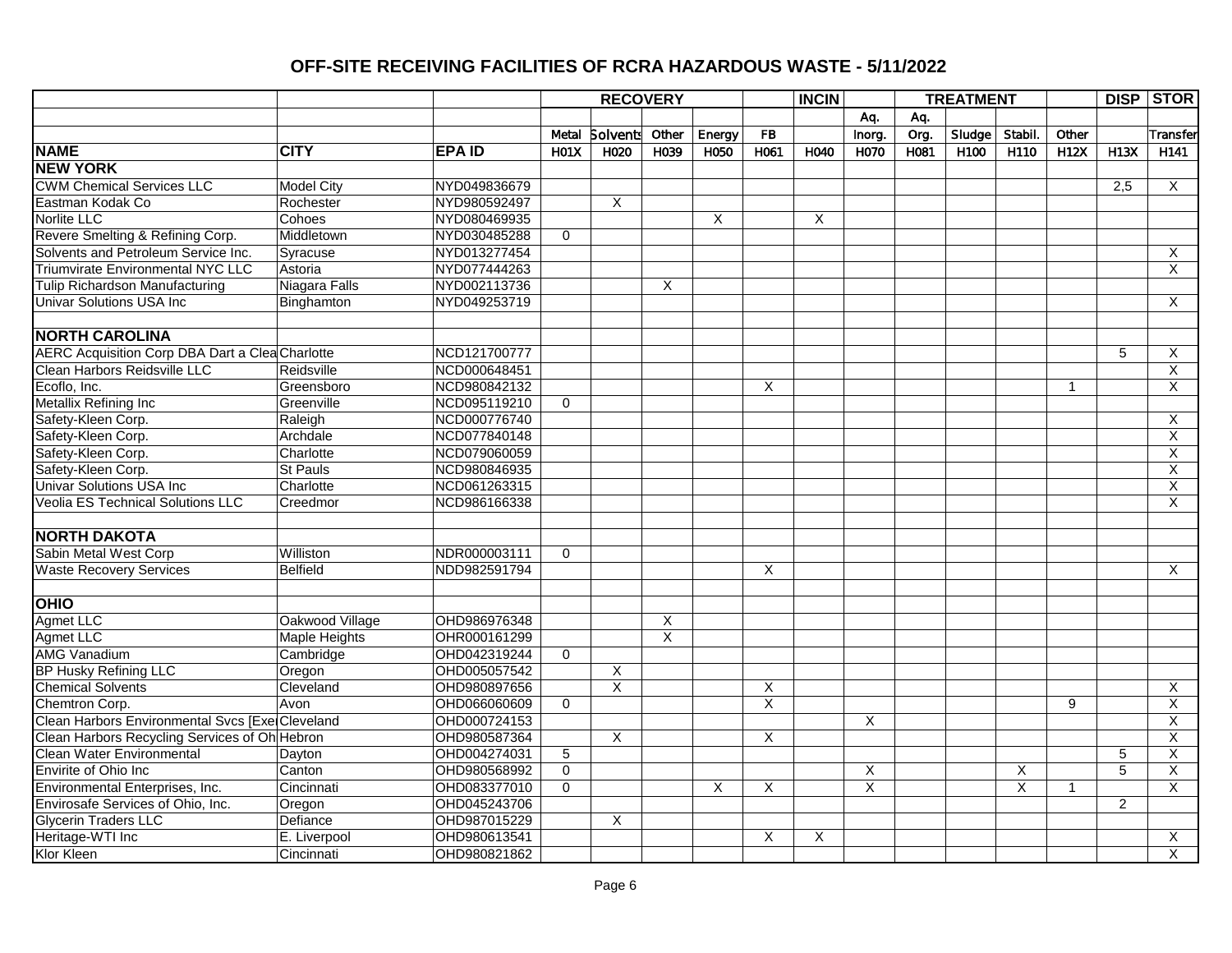|                                                     |                     |              |                  | <b>RECOVERY</b> |       |          |                         | <b>INCIN</b> |        |      | <b>TREATMENT</b> |                         |                |                 | <b>DISP STOR</b>        |
|-----------------------------------------------------|---------------------|--------------|------------------|-----------------|-------|----------|-------------------------|--------------|--------|------|------------------|-------------------------|----------------|-----------------|-------------------------|
|                                                     |                     |              |                  |                 |       |          |                         |              | Aq.    | Aq.  |                  |                         |                |                 |                         |
|                                                     |                     |              | Metal            | <b>Solvents</b> | Other | Energy   | FB                      |              | Inorg. | Org. | Sludge           | Stabil.                 | Other          |                 | Transfer                |
| <b>NAME</b>                                         | <b>CITY</b>         | <b>EPAID</b> | H <sub>01X</sub> | H020            | H039  | H050     | H061                    | H040         | H070   | H081 | H <sub>100</sub> | H110                    | H12X           | <b>H13X</b>     | H <sub>141</sub>        |
| Lamps Inc dba Environmental Recycling Bowling Green |                     | OHR000034025 | 1                |                 |       |          |                         |              |        |      |                  |                         |                |                 |                         |
| PPG Industries (Captive)                            | Circleville         | OHD004304689 |                  |                 |       |          |                         | X            |        |      |                  |                         |                |                 | X                       |
| <b>Recycling Coordinators Inc</b>                   | Akron               | OHD986999480 | 0                |                 |       |          |                         |              |        |      |                  |                         |                |                 |                         |
| Resource One                                        | Covington           | OHR000200097 | $\overline{5}$   |                 |       |          |                         |              |        |      |                  |                         |                |                 |                         |
| Retriev Technologies Inc.                           | Lancaster           | OHD071654958 | $\Omega$         |                 |       |          |                         |              |        |      |                  |                         |                |                 | X                       |
| Ross Incineration Services, Inc.                    | Grafton             | OHD048415665 |                  |                 |       |          |                         | $\times$     |        |      |                  |                         |                |                 | $\overline{X}$          |
| <b>Skye Metal Recovery Inc</b>                      | Marietta            | OHR000184267 | 0                |                 |       |          |                         |              |        |      |                  |                         |                |                 |                         |
| <b>Spring Grove Resource Recovery</b>               | Cincinnati          | OHD000816629 |                  |                 |       |          | $\overline{\mathsf{x}}$ |              |        |      | $\overline{X}$   |                         |                |                 | $\overline{X}$          |
| Systech Environmental Corp.                         | Paulding            | OHD005048947 |                  |                 |       |          | X                       |              |        |      |                  |                         |                |                 |                         |
| <b>Univar Solutions USA Inc</b>                     | Dayton              | OHD074700311 |                  |                 |       |          |                         |              |        |      |                  |                         |                |                 | X                       |
| <b>USA Lamp &amp; Ballast Recycling</b>             | Cincinnati          | OHR000109819 | $\mathbf{1}$     |                 |       |          |                         |              |        |      |                  |                         |                |                 |                         |
| <b>Veolia ES Technical Solutions LLC</b>            | W. Carrollton       | OHD093945293 |                  | X               |       |          | X                       |              |        |      |                  |                         |                |                 | X                       |
| Veolia Water Solutions and Technologie Vandalia     |                     | OHR000029561 |                  |                 | X     |          |                         |              |        |      |                  |                         |                |                 | X                       |
| <b>Vickery Environmental</b>                        | Vickery             | OHD020273819 |                  |                 |       |          |                         |              |        |      |                  |                         |                | $\overline{4}$  |                         |
|                                                     |                     |              |                  |                 |       |          |                         |              |        |      |                  |                         |                |                 |                         |
| <b>OKLAHOMA</b>                                     |                     |              |                  |                 |       |          |                         |              |        |      |                  |                         |                |                 |                         |
| Clean Harbors Lone Mountain LLC                     | Waynoka             | OKD065438376 |                  |                 |       |          |                         |              |        |      |                  |                         | $\overline{2}$ | $\overline{2}$  |                         |
| <b>Eurecat US</b>                                   | McAlester           | OKD987097151 |                  |                 | X     |          |                         |              |        |      |                  |                         |                |                 |                         |
| <b>Systech Environmental Group</b>                  | Tulsa               | OKR000025452 |                  |                 |       |          | $\overline{X}$          |              |        |      |                  |                         |                |                 |                         |
| Tulsa Cement LLC DBA Central Plains CTulsa          |                     | OKD064558703 |                  |                 |       | X        |                         |              |        |      |                  |                         |                |                 |                         |
| US Ecology Tulsa Inc                                | Tulsa               | OKD000402396 |                  |                 |       |          |                         |              | X      |      |                  | X                       |                | 5               | X                       |
| <b>OREGON</b>                                       |                     |              |                  |                 |       |          |                         |              |        |      |                  |                         |                |                 |                         |
| Chemical Waste Mgmt. of the Northwest Arlington     |                     | ORD089452353 |                  |                 | X     |          |                         | X            |        |      |                  | X                       | $\mathbf 1$    | $\overline{2}$  | $\overline{X}$          |
|                                                     |                     |              |                  |                 |       |          |                         |              |        |      |                  |                         |                |                 |                         |
| <b>PENNSYLVANIA</b>                                 |                     |              |                  |                 |       |          |                         |              |        |      |                  |                         |                |                 |                         |
| Abington Reldan Metals LLC                          | Philadelphia        | PAD002365849 | $\mathbf 0$      |                 |       |          |                         |              |        |      |                  |                         |                |                 |                         |
| <b>AERC.Com Inc</b>                                 | Allentown           | PAD987367216 | $\overline{0}$   |                 |       |          |                         |              |        |      |                  |                         |                |                 | X                       |
| American Zinc Recycling Corp                        | Palmerton           | PAD002395887 | $\overline{0}$   |                 |       |          |                         |              |        |      |                  |                         |                |                 |                         |
| Bethlehem Apparatus Company, Inc.                   | Bethlehem           | PA0000453084 | $\overline{0}$   |                 |       |          |                         |              |        |      |                  | $\overline{X}$          |                |                 |                         |
| Bethlehem Apparatus Company, Inc.                   | <b>Hellerton</b>    | PAD002390961 | $\overline{0}$   |                 |       |          |                         |              |        |      |                  | $\overline{\mathsf{x}}$ |                |                 |                         |
| Calgon Carbon Corp                                  | Pittsburgh          | PAD000736942 |                  |                 |       |          |                         |              |        |      |                  |                         | 9              |                 |                         |
| CycleChem                                           | Lewisberry          | PAD067098822 |                  |                 |       |          |                         |              |        |      |                  | Χ                       | 1              |                 | $\overline{\mathsf{x}}$ |
| Envirite of Pennsylvania Inc                        | York                | PAD010154045 |                  |                 |       |          |                         |              | X      |      |                  | X                       |                | 5               | $\overline{X}$          |
| Evoqua Water Technologies LLC                       | Darlington          | PAD987270725 |                  |                 | X     |          |                         |              |        |      |                  |                         |                |                 | $\overline{X}$          |
| <b>Fielding Environmental LLC</b>                   | Freedom             | PAD000797548 |                  |                 |       |          |                         |              |        |      |                  |                         |                |                 | X                       |
| Keystone Cement Company [CK]                        | Bath                | PAD002389559 |                  |                 |       | $\times$ |                         |              |        |      |                  |                         |                |                 |                         |
| Max Environmental Technologies Inc                  | Yukon               | PAD004835146 |                  |                 |       |          |                         |              |        |      |                  |                         |                | $\overline{2}$  |                         |
| <b>Republic Environmental Systems</b>               | Hatfield            | PAD085690592 | $\mathbf 0$      |                 |       |          |                         |              | X      |      |                  | X                       |                | $5\overline{)}$ | X                       |
| Safety-Kleen Corp                                   | Erie                | PAD086673407 |                  |                 |       |          |                         |              |        |      |                  |                         |                |                 | X                       |
| The Intl Metals Reclamation Co Inc                  | <b>Ellwood City</b> | PAD087561015 | 0                |                 |       |          |                         |              |        |      |                  |                         |                |                 |                         |
| World Resources Co.                                 | Pottsville          | PAD981038227 | $\overline{0}$   |                 |       |          |                         |              |        |      |                  |                         |                |                 |                         |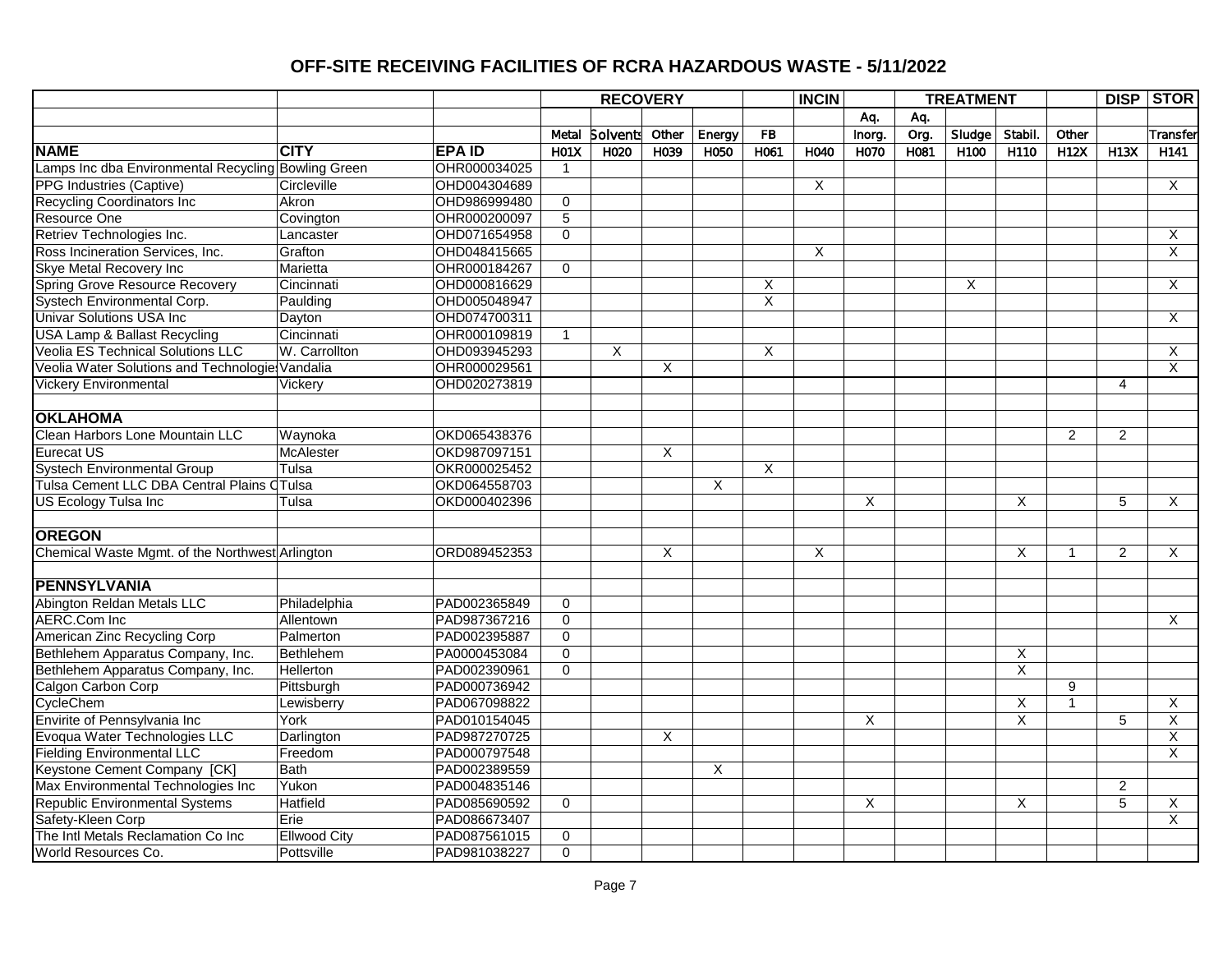|                                                  |                    |                |                  | <b>RECOVERY</b> |       |                |                         | <b>INCIN</b> |        |      | <b>TREATMENT</b> |         |              |             | <b>DISP STOR</b>        |
|--------------------------------------------------|--------------------|----------------|------------------|-----------------|-------|----------------|-------------------------|--------------|--------|------|------------------|---------|--------------|-------------|-------------------------|
|                                                  |                    |                |                  |                 |       |                |                         |              | Aq.    | Aq.  |                  |         |              |             |                         |
|                                                  |                    |                | Metal            | <b>Solvents</b> | Other | Energy         | FB                      |              | Inorg. | Org. | $S$ ludge        | Stabil. | Other        |             | Transfer                |
| <b>NAME</b>                                      | <b>CITY</b>        | <b>IEPA ID</b> | H <sub>01X</sub> | H020            | H039  | H050           | H061                    | H040         | H070   | H081 | H100             | H110    | H12X         | <b>H13X</b> | H141                    |
|                                                  |                    |                |                  |                 |       |                |                         |              |        |      |                  |         |              |             |                         |
| <b>PUERTO RICO</b>                               |                    |                |                  |                 |       |                |                         |              |        |      |                  |         |              |             |                         |
| Safety Kleen Envirosystems [CK]                  | Manati             | PRD090399718   |                  | X               |       |                |                         |              |        |      |                  |         |              |             | X                       |
|                                                  |                    |                |                  |                 |       |                |                         |              |        |      |                  |         |              |             |                         |
| <b>RHODE ISLAND</b>                              |                    |                |                  |                 |       |                |                         |              |        |      |                  |         |              |             |                         |
| <b>Advanced Chemical Co.</b>                     | Warwick            | RID059735761   | $\Omega$         |                 |       |                |                         |              |        |      |                  |         |              |             |                         |
| Gannon and Scott                                 | Cranston           | RID981886104   | 0                |                 |       |                |                         |              |        |      |                  |         |              |             |                         |
| Northland Environmental Inc.                     | Providence         | RID040098352   |                  |                 |       |                |                         |              |        |      |                  |         |              |             | X                       |
| Safety-Kleen Systems Inc.                        | Cranston           | RID084802842   |                  |                 |       |                |                         |              |        |      |                  |         |              |             | X                       |
| <b>Technic Inc</b>                               | Cranston           | RID001200252   | $\mathbf 0$      |                 |       |                |                         |              |        |      |                  |         |              |             |                         |
|                                                  |                    |                |                  |                 |       |                |                         |              |        |      |                  |         |              |             |                         |
| <b>SOUTH CAROLINA</b>                            |                    |                |                  |                 |       |                |                         |              |        |      |                  |         |              |             |                         |
| American Zinc Recycling Corp                     | Snelling           | SCR000771618   | $\Omega$         |                 |       |                |                         |              |        |      |                  |         |              |             |                         |
| Giant Cement Company, Inc. [CK]                  | Harleyville        | SCD003351699   |                  |                 |       | X              |                         |              |        |      |                  |         |              |             |                         |
| <b>Giant Resource Recovery</b>                   | Sumter             | SCD036275626   |                  | X               |       |                | $\overline{X}$          |              |        |      |                  |         |              |             | $\overline{X}$          |
| Holcim US Inc Geocycle LLC [CK]                  | <b>Holly Hill</b>  | SCD003368891   |                  |                 |       | $\overline{X}$ |                         |              |        |      |                  |         |              |             |                         |
| Phibro-Tech                                      | Sumter             | SCD070371885   |                  |                 |       |                |                         |              |        |      |                  |         |              |             | X                       |
| Safety-Kleen Systems Inc                         | Lexington          | SCD077995488   |                  | X               |       |                |                         |              |        |      |                  |         |              |             | X                       |
| Safety-Kleen Systems Inc                         | Greer              | SCD981031040   |                  |                 |       |                |                         |              |        |      |                  |         |              |             | X                       |
| <b>WM LampTracker</b>                            | Williamston        | SCR000764126   |                  |                 |       |                |                         |              |        |      |                  |         |              |             | Χ                       |
| <b>WM LampTracker</b>                            | Williamston        | SCR000770297   |                  |                 |       |                |                         |              |        |      |                  |         |              |             | X                       |
|                                                  |                    |                |                  |                 |       |                |                         |              |        |      |                  |         |              |             |                         |
| <b>SOUTH DAKOTA</b>                              |                    |                |                  |                 |       |                |                         |              |        |      |                  |         |              |             |                         |
| Safety-Kleen Systems Inc                         | <b>Sioux Falls</b> | SDD000716696   |                  |                 |       |                |                         |              |        |      |                  |         |              |             | X                       |
|                                                  |                    |                |                  |                 |       |                |                         |              |        |      |                  |         |              |             |                         |
| <b>TENNESSEE</b>                                 |                    |                |                  |                 |       |                |                         |              |        |      |                  |         |              |             |                         |
| American Zinc Recycling Corp [Exempt] Rockwood   |                    | TND982144099   | $\mathbf 0$      |                 |       |                |                         |              |        |      |                  |         |              |             |                         |
| Clean Harbors Tennessee LLC                      | Greenbrier         | TND000645770   |                  |                 |       |                |                         |              |        |      |                  |         |              |             | X                       |
| Diversified Scientific Services Inc.             | Oak Ridge          | TND982109142   |                  |                 |       | X              |                         | X            |        |      |                  | X       | 9            |             |                         |
| East Tennessee Materials & Energy Cor Oak Ridge  |                    | TNR000005397   |                  |                 |       |                |                         |              |        |      |                  | X       | 9            |             | X                       |
| <b>EnergySolutions Inc</b>                       | Oak Ridge          | TND982157570   |                  |                 |       |                |                         |              |        |      |                  | X       |              |             | X                       |
| Excel TSD Inc.                                   | <b>Memphis</b>     | TND980847024   | $\Omega$         |                 |       |                | Χ                       |              | Χ      |      |                  | X       | $\mathbf{1}$ |             | X                       |
| Lighting Resources LLC                           | Johnson City       | TNR000039925   |                  |                 |       |                |                         |              |        |      |                  |         |              |             | $\overline{\mathsf{x}}$ |
| Safety-Kleen Systems Inc                         | Millington         | TND000614321   |                  |                 |       |                |                         |              |        |      |                  |         |              |             | $\overline{\mathsf{x}}$ |
| Tradebe Treatment & Recycling of Tenn Millington |                    | TND000772186   |                  |                 |       |                | X                       |              |        |      |                  | X       |              |             | X                       |
|                                                  |                    |                |                  |                 |       |                |                         |              |        |      |                  |         |              |             |                         |
| <b>TEXAS</b>                                     |                    |                |                  |                 |       |                |                         |              |        |      |                  |         |              |             |                         |
| Alpha Omega Recycling Inc                        | Longview           | TXD981514383   | $\mathbf 0$      |                 |       |                |                         |              |        |      |                  |         |              |             |                         |
| <b>Chemical Reclamation Services</b>             | Avalon             | TXD046844700   |                  |                 |       |                | $\overline{\mathsf{x}}$ |              |        |      |                  |         |              |             | X                       |
| Clean Harbors Deer Park                          | Deer Park          | TXD055141378   | $\mathbf 0$      | X               |       |                |                         | X            |        |      |                  |         |              |             | X                       |
| Clean Harbors LaPorte                            | LaPorte            | TXD982290140   |                  |                 |       |                |                         |              |        |      |                  |         | 1,9          |             | $\overline{\mathsf{x}}$ |
| Clean Harbors San Leon                           | San Leon           | TXD981053770   |                  |                 | X     |                |                         |              |        |      |                  |         |              |             |                         |
|                                                  |                    |                |                  |                 |       |                |                         |              |        |      |                  |         |              |             |                         |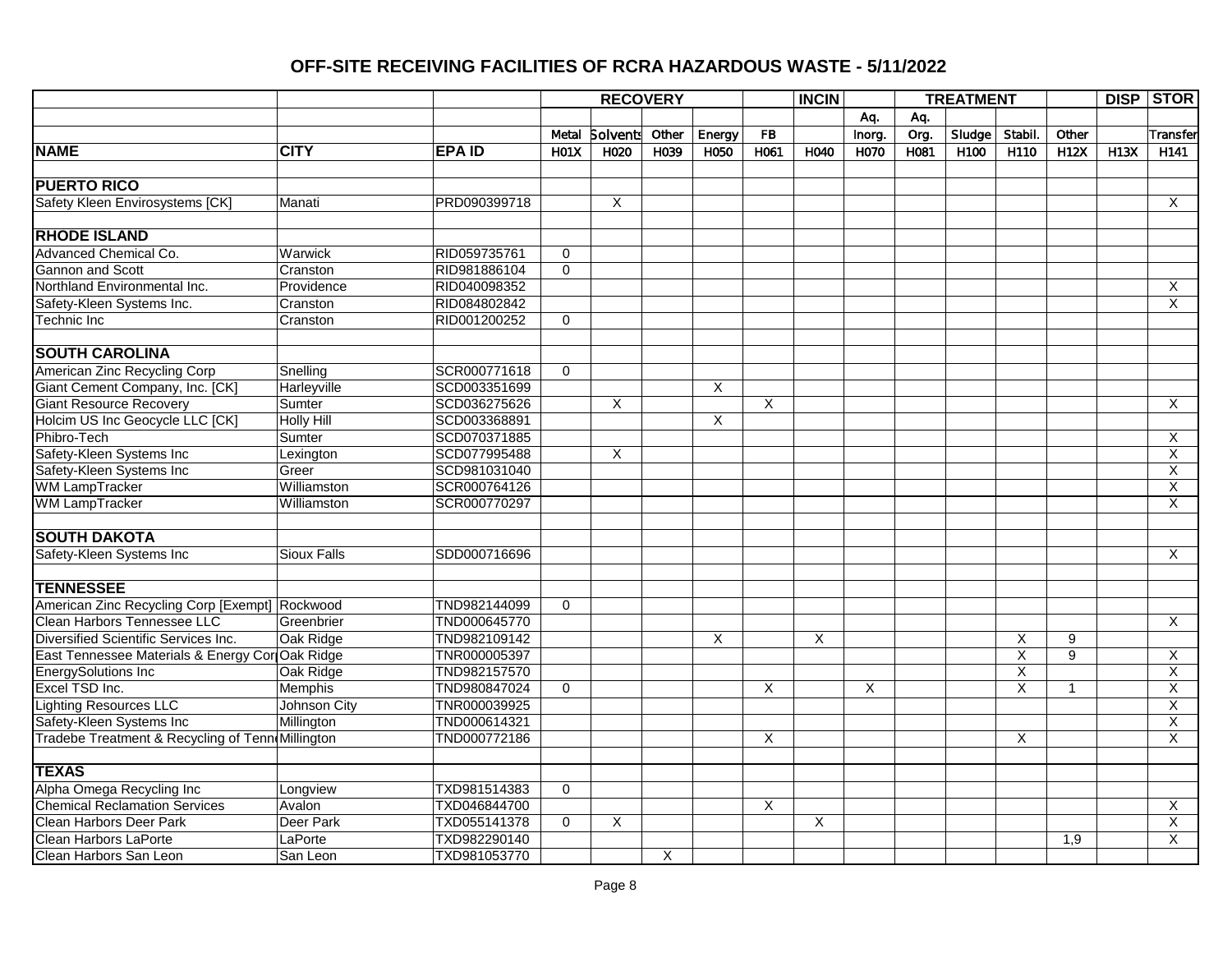|                                                  |                      |              |                | <b>RECOVERY</b> |                |        |                         | <b>INCIN</b>            |        |      | <b>TREATMENT</b> |         |                  |                | <b>DISP STOR</b>        |
|--------------------------------------------------|----------------------|--------------|----------------|-----------------|----------------|--------|-------------------------|-------------------------|--------|------|------------------|---------|------------------|----------------|-------------------------|
|                                                  |                      |              |                |                 |                |        |                         |                         | Aq.    | Aq.  |                  |         |                  |                |                         |
|                                                  |                      |              | Metal          | <b>Solvents</b> | Other          | Energy | <b>FB</b>               |                         | Inorg. | Org. | Sludge           | Stabil. | Other            |                | Transfer                |
| <b>NAME</b>                                      | <b>CITY</b>          | <b>EPAID</b> | <b>H01X</b>    | H020            | H039           | H050   | H061                    | H040                    | H070   | H081 | H <sub>100</sub> | H110    | <b>H12X</b>      | H13X           | H <sub>141</sub>        |
| <b>Eco Services Operations Houston</b>           | Houston              | TXD008099079 |                |                 |                | X      |                         | X                       |        |      |                  |         |                  |                |                         |
| <b>ECS Refining</b>                              | Mesquite             | TXD026316422 | $\mathbf 0$    |                 |                |        |                         |                         |        |      |                  |         |                  |                |                         |
| Eurecat U.S. Incorporated                        | Pasadena             | TXD106829963 |                |                 | X              |        |                         |                         |        |      |                  |         |                  |                |                         |
| <b>Gladieux Metals Recycling</b>                 | Freeport             | TXD074195678 | $\overline{0}$ |                 |                |        |                         |                         |        |      |                  |         |                  |                |                         |
| <b>NSSI Recovery Services</b>                    | Houston              | TXD982560294 |                |                 |                |        |                         | $\overline{\mathsf{x}}$ |        |      |                  |         |                  | $\overline{4}$ | X                       |
| <b>Petro Tech Environmental</b>                  | Houston              | TXR000077966 |                |                 |                |        |                         |                         |        |      |                  |         |                  | $\overline{5}$ |                         |
| <b>Philip Reclamation Services</b>               | Houston              | TXD074196338 |                |                 |                |        | Χ                       |                         |        |      |                  |         |                  |                | X                       |
| <b>PSC Recovery Systems</b>                      | <b>Dallas</b>        | TXD102599339 |                |                 |                |        |                         |                         |        | X    |                  |         |                  |                |                         |
| <b>Sabine River Operations</b>                   | Orange               | TXD008079642 |                |                 |                |        |                         | X                       |        |      |                  |         |                  |                | X                       |
| Safety-Kleen Systems                             | Longview             | TXD000747378 |                |                 |                |        |                         |                         |        |      |                  |         | 9                |                | X                       |
| Safety-Kleen Systems Corpus Christi              | Corpus Christi       | TXD000747402 |                |                 |                |        |                         |                         |        |      |                  |         | $\overline{9}$   |                | X                       |
| Safety-Kleen Systems San Antonio                 | San Antonio          | TXD000729400 |                |                 |                |        |                         |                         |        |      |                  |         | 9                |                | $\overline{X}$          |
| Safety-Kleen Corp.                               | <b>Missouri City</b> | TXD010803203 |                |                 |                |        |                         |                         |        |      |                  |         | $\overline{9}$   |                | $\overline{\mathsf{x}}$ |
| Safety-Kleen Corp.                               | Abilene              | TXD062287883 |                |                 |                |        |                         |                         |        |      |                  |         | 9                |                | X                       |
| Safety-Kleen Systems Denton Recycle ODenton      |                      | TXD077603371 |                |                 | X              |        | $\overline{\mathsf{x}}$ |                         |        |      |                  |         |                  |                | X                       |
| Safety-Kleen Systems                             | McAllen              | TXD083145656 |                |                 |                |        |                         |                         |        |      |                  |         | 9                |                | X                       |
| Safety-Kleen Waco                                | Waco                 | TXD980876015 |                |                 |                |        |                         |                         |        |      |                  |         | 9                |                | $\overline{X}$          |
| Safety-Kleen Systems Irving                      | Irving               | TXD981052061 |                |                 |                |        |                         |                         |        |      |                  |         | $\overline{9}$   |                | X                       |
| Safety-Kleen Systems Fort Worth                  | <b>Haltom City</b>   | TXD981053416 |                |                 |                |        |                         |                         |        |      |                  |         | 9                |                | X                       |
| Safety-Kleen Systems Midland                     | Midland              | TXD981056690 |                |                 |                |        |                         |                         |        |      |                  |         | $\overline{9}$   |                | $\overline{X}$          |
| <b>SET Environmental Inc.</b>                    | Houston              | TXD055135388 |                |                 |                |        | X                       |                         | X      |      |                  |         | $\overline{1,9}$ |                | X                       |
| <b>Stericycle Environmental Solutions</b>        | Pasadena             | TXR000025841 |                |                 |                |        |                         |                         |        |      |                  |         |                  |                | X                       |
| <b>TM Corpus Christi Services</b>                | Corpus Christi       | TXR000001016 |                |                 |                |        |                         |                         |        |      |                  |         |                  | $\overline{4}$ |                         |
| <b>TM Deer Park Services LP</b>                  | Deer Park            | TXD000719518 |                |                 |                |        | X                       |                         |        |      | X                | Χ       |                  | 4              | Χ                       |
| <b>US Ecology Texas</b>                          | Robstown             | TXD069452340 |                |                 | $\overline{X}$ | X      |                         | X                       |        |      |                  |         |                  | $\overline{2}$ | Χ                       |
| <b>Veolia ES Technical Solutions LLC</b>         | Port Arthur          | TXD000838896 |                |                 |                |        |                         | $\overline{\mathsf{X}}$ |        |      |                  |         |                  |                | X                       |
| <b>Vopak Logistics Services USA</b>              | Deer Park            | TXD097673149 |                |                 |                |        |                         |                         |        | Χ    |                  |         |                  | 4, 5           | X                       |
| <b>Waste Control Specialists</b>                 | Pasadena             | TXD988088464 |                |                 |                |        |                         |                         |        |      |                  |         |                  | $\overline{2}$ | X                       |
| Waste Control Specialists (mixed radioa Pasadena |                      | TXR000075788 |                |                 |                |        |                         |                         |        |      |                  |         |                  | $\overline{2}$ |                         |
| <b>Zodiac Enterprises LLC</b>                    | Caldwell             | TXR000079350 |                |                 | X              |        |                         |                         |        |      |                  |         |                  |                |                         |
|                                                  |                      |              |                |                 |                |        |                         |                         |        |      |                  |         |                  |                |                         |
| <b>UTAH</b>                                      |                      |              |                |                 |                |        |                         |                         |        |      |                  |         |                  |                |                         |
| Clean Harbors Aragonite                          | Aragonite            | UTD981552177 |                |                 |                |        |                         | X                       |        |      |                  |         |                  |                | X                       |
| Clean Harbors Grassy Mountain                    | Clive                | UTD991301748 |                |                 |                |        |                         |                         |        |      |                  |         |                  | $\overline{2}$ | X                       |
| <b>EnergySolutions LLC</b>                       | Grantsville          | UTD982598898 |                |                 |                |        |                         |                         |        |      | X                |         |                  | $\overline{2}$ | X                       |
| <b>VIRGINIA</b>                                  |                      |              |                |                 |                |        |                         |                         |        |      |                  |         |                  |                |                         |
| Safety-Kleen Systems Inc                         | Chesapeake           | VAD000737346 |                |                 |                |        |                         |                         |        |      |                  |         |                  |                |                         |
|                                                  |                      | VAD000737361 |                |                 |                |        |                         |                         |        |      |                  |         |                  |                | Χ                       |
| Safety-Kleen Systems Inc                         | Vinton               |              |                |                 |                |        |                         |                         |        |      |                  |         |                  |                | X                       |
| Safety-Kleen Systems Inc                         | Franklin             | VAD981043011 |                |                 |                |        |                         |                         |        |      |                  |         |                  |                | X                       |
| <b>VERMONT</b>                                   |                      |              |                |                 |                |        |                         |                         |        |      |                  |         |                  |                |                         |
|                                                  |                      |              |                |                 |                |        |                         |                         |        |      |                  |         |                  |                |                         |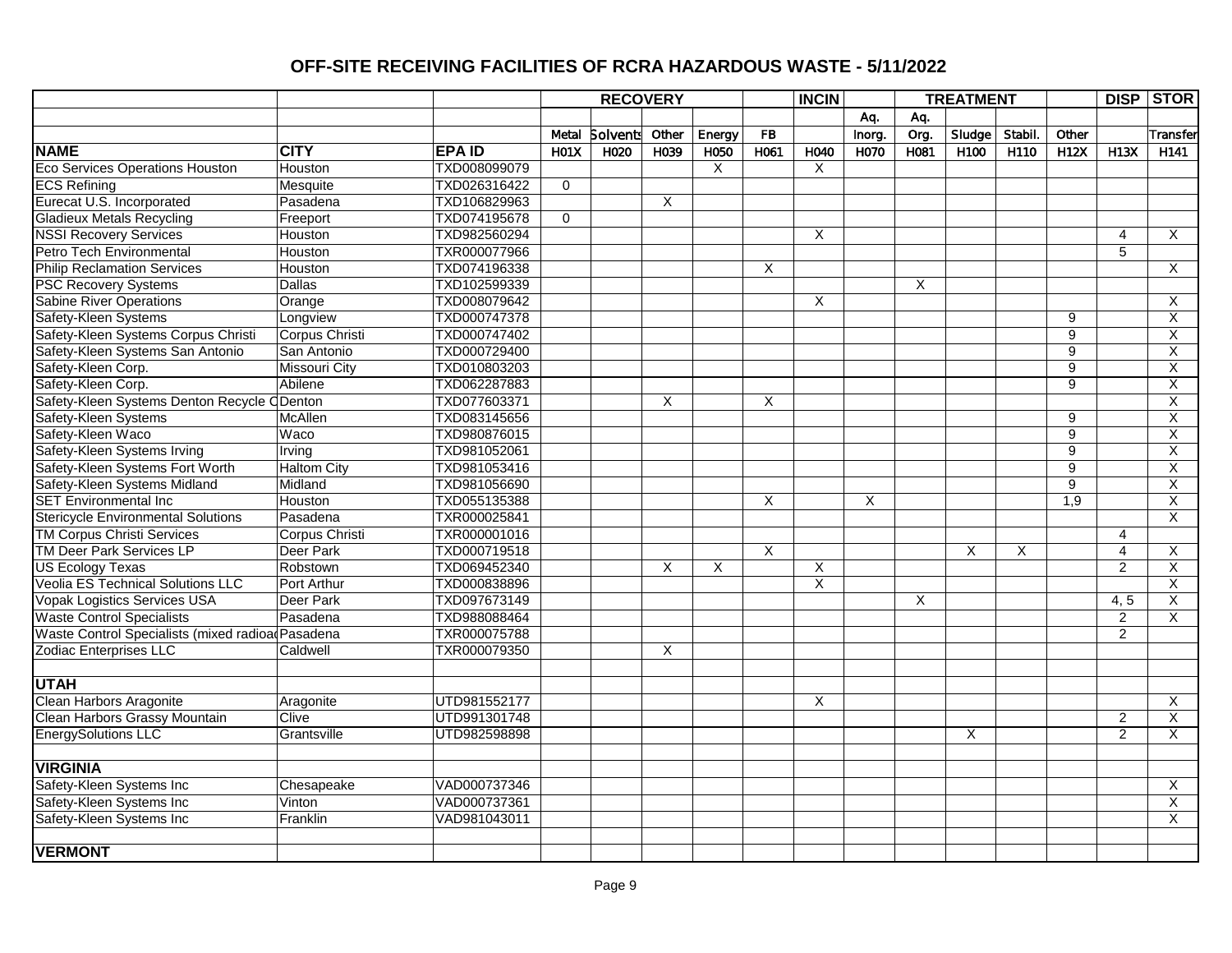|                                             |                                    |               |              | <b>RECOVERY</b>         |                |        |                         | <b>INCIN</b> |                         |      | <b>TREATMENT</b>        |                         |                |                | <b>DISP STOR</b>        |
|---------------------------------------------|------------------------------------|---------------|--------------|-------------------------|----------------|--------|-------------------------|--------------|-------------------------|------|-------------------------|-------------------------|----------------|----------------|-------------------------|
|                                             |                                    |               |              |                         |                |        |                         |              | Aq.                     | Aq.  |                         |                         |                |                |                         |
|                                             |                                    |               | Metal        | <b>Solvents</b>         | Other          | Energy | <b>FB</b>               |              | Inorg.                  | Org. | Sludge                  | Stabil.                 | Other          |                | Transfer                |
| <b>NAME</b><br><b>CITY</b>                  |                                    | <b>EPA ID</b> | <b>H01X</b>  | H020                    | H039           | H050   | H061                    | H040         | H070                    | H081 | H <sub>100</sub>        | H110                    | <b>H12X</b>    | <b>H13X</b>    | H141                    |
| Safety Kleen Systems Inc.<br>Barre          |                                    | VTD000791699  |              |                         |                |        |                         |              |                         |      |                         |                         |                |                | X                       |
| <b>Enpro Services of Vermont Inc</b>        | Williston                          | VTR000517052  |              |                         |                |        |                         |              |                         |      |                         |                         |                |                | $\overline{X}$          |
|                                             |                                    |               |              |                         |                |        |                         |              |                         |      |                         |                         |                |                |                         |
| <b>WASHINGTON</b>                           |                                    |               |              |                         |                |        |                         |              |                         |      |                         |                         |                |                |                         |
| <b>Burlington Environmental LLC</b>         | Tacoma                             | WAD020257945  |              |                         |                |        | X                       |              | X                       |      | X                       | X                       | $\overline{1}$ | 5              | X                       |
| <b>Burlington Environmental LLC</b><br>Kent |                                    | WAD991281767  |              |                         |                |        | $\overline{\mathsf{x}}$ |              | $\overline{\mathsf{x}}$ |      | $\overline{\mathsf{x}}$ | $\overline{\mathsf{x}}$ |                | 5              | $\overline{X}$          |
| <b>Emerald Services Inc.</b>                | Tacoma                             | WAD981769110  |              | X                       |                |        | $\overline{x}$          |              |                         |      |                         |                         |                |                | $\overline{\mathsf{x}}$ |
| <b>Hallmark Refining Corp</b>               | Mt Vernon                          | WAD980976906  | $\mathbf 0$  |                         |                |        |                         |              |                         |      |                         |                         |                |                |                         |
| Perma-Fix Northwest                         | Richland                           | WAR000010355  |              |                         |                |        |                         |              |                         |      |                         | X                       | 9              |                | X                       |
| <b>US DOE Hanford</b>                       | Richland                           | WA7890008967  |              |                         |                |        |                         |              |                         |      |                         |                         |                | $\overline{2}$ | $\overline{X}$          |
|                                             |                                    |               |              |                         |                |        |                         |              |                         |      |                         |                         |                |                |                         |
| <b>WEST VIRGINIA</b>                        |                                    |               |              |                         |                |        |                         |              |                         |      |                         |                         |                |                |                         |
| Clean Earth of Morgantown                   | Morgantown                         | WVD981107600  |              |                         |                |        |                         |              |                         |      |                         |                         |                |                | X                       |
| Covestro LLC<br>Proctor                     |                                    | WVD056866312  |              |                         |                | X      |                         |              |                         |      |                         |                         |                |                |                         |
| Safety-Kleen Systems Inc                    | Wheeling                           | WVD981034101  |              |                         |                |        |                         |              |                         |      |                         |                         |                |                | X                       |
|                                             |                                    |               |              |                         |                |        |                         |              |                         |      |                         |                         |                |                |                         |
| <b>WISCONSIN</b>                            |                                    |               |              |                         |                |        |                         |              |                         |      |                         |                         |                |                |                         |
| Aura II                                     | Milwaukee                          | WI0000934174  | $\Omega$     |                         |                |        |                         |              |                         |      |                         |                         |                |                |                         |
| <b>Brenntag Great Lakes LLC</b>             | Menomonee Falls                    | WID023350192  |              |                         |                |        | $\overline{\mathsf{x}}$ |              |                         |      |                         |                         |                |                | X                       |
| Hydrite Chemical Co.                        | Cottage Grove                      | WID000808824  |              | $\overline{\mathsf{x}}$ |                |        | $\overline{X}$          |              |                         |      |                         |                         |                |                | $\overline{\mathsf{X}}$ |
| <b>Tradebe Treatment and Recycling</b>      | Milwaukee                          | WID988580056  |              |                         |                |        | $\overline{\mathsf{x}}$ |              |                         |      |                         |                         |                |                | $\overline{\mathsf{x}}$ |
| <b>Veolia ES Technical Solutions LLC</b>    | Menomonee Falls                    | WID003967148  |              |                         |                |        | X                       |              |                         |      |                         | X                       |                |                | X                       |
| <b>Veolia ES Technical Solutions LLC</b>    | Port Washington                    | WID988566543  | $\mathbf{1}$ |                         |                |        |                         |              |                         |      |                         |                         |                |                | $\overline{x}$          |
| WM Mercury Waste Inc                        | <b>Union Grove</b>                 | WIR000000356  | $\Omega$     |                         |                |        |                         |              | X                       |      |                         |                         |                |                | $\overline{\mathsf{X}}$ |
| <b>WRR Environmental Svcs</b>               | Eau Claire                         | WID990829475  |              | $\overline{X}$          |                |        | $\overline{\mathsf{x}}$ |              |                         |      | X                       |                         | $\overline{c}$ | 5              | X                       |
|                                             |                                    |               |              |                         |                |        |                         |              |                         |      |                         |                         |                |                |                         |
| <b>FOREIGN COUNTRIES</b>                    |                                    |               |              |                         |                |        |                         |              |                         |      |                         |                         |                |                |                         |
| Canada Inc/RSI Environmental                | Ontario, Canada                    | FC0000000115  |              |                         | $\overline{X}$ |        |                         |              |                         |      |                         |                         |                |                |                         |
| Chemrec                                     | Quebec, Canada                     | FC0000000068  |              | X                       |                |        |                         |              |                         |      |                         |                         |                |                |                         |
| Clean Harbors, Corunna                      | Ontario, Canada                    | FC0000000004  |              |                         |                |        |                         | X            |                         |      |                         |                         | 9              | $\overline{2}$ | X                       |
| Clean Harbors, London                       | Ontario, Canada                    | FC0000000100  |              |                         |                |        |                         |              |                         |      |                         | X                       |                |                | $\overline{\mathsf{x}}$ |
| <b>Clean Harbors Mercier</b>                | Quebec, Canada                     | FC0000000120  |              |                         |                |        |                         | X            |                         |      |                         |                         |                |                |                         |
| Clean Harbors, Mississauga                  | Ontario, Canada                    | FC0000000070  |              |                         |                |        | $\overline{X}$          |              |                         |      |                         |                         |                |                | $\overline{X}$          |
| Clean Harbors, Ryley                        | Ryley, Alberta                     | FC0000000130  |              |                         |                |        |                         |              |                         |      |                         |                         |                |                | $\overline{\mathsf{x}}$ |
| Clean Harbors, Thorold                      | Ontario, Canada                    | FC0000000050  |              |                         |                |        |                         |              |                         |      |                         |                         |                |                | $\overline{\mathsf{x}}$ |
| Clean Harbors, Thurso                       | Quebec, Canada                     | FC0000000121  |              |                         |                |        |                         |              |                         |      |                         | X                       |                |                | $\overline{\mathsf{x}}$ |
| <b>CRI Environnement Inc</b>                | Ontario, Canada                    | FC0000000069  | $\mathbf 0$  |                         |                |        | X                       |              | X                       |      |                         | X                       | 1,9            |                | X                       |
| <b>Custom Environmental Svcs</b>            | Edmonton                           | FC0000000104  |              |                         |                |        |                         |              |                         |      |                         |                         |                |                | $\overline{X}$          |
| Cyanide Destruct Systems, Barrie            | Ontario, Canada                    | FC0000000099  |              |                         |                |        |                         |              | X                       |      |                         |                         |                |                |                         |
| <b>Fielding Chemical</b>                    | Mississauga, Ontario               | FC0000000042  |              | X                       |                |        | X                       |              |                         |      |                         |                         |                |                |                         |
| <b>Glencore Canada Corp</b>                 | Rouyn-Noranda, Quebec FC0000000151 |               | $\mathbf 0$  |                         |                |        |                         |              |                         |      |                         |                         |                |                |                         |
| Horizon Environmental Inc                   | Quebec, Canada                     | FC0000000090  |              |                         |                |        |                         |              |                         |      |                         |                         |                | $\overline{2}$ |                         |